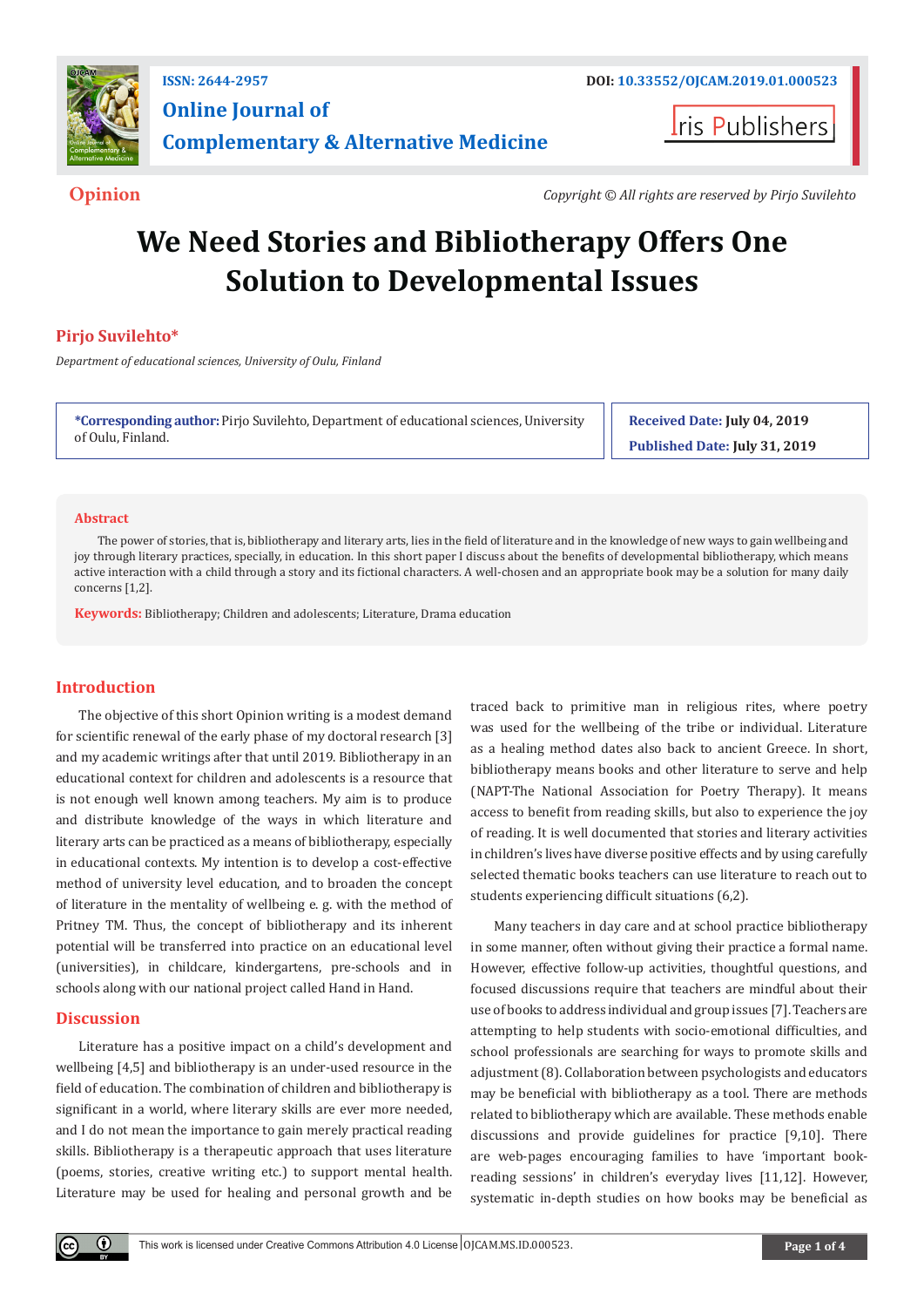bibliotherapeutic means in challenging situations in educational contexts in kindergartens, schools, or at university are still missing. Although, there are studies on practices in classrooms concerning developmental bibliotherapy (13), the current knowledge is often based mostly on reading skills, while babies' books and reading habits have been particularly ignored [14,15].

There have also been concerns regarding children's diminishing reading skills [10]. Additionally, there has been a concern about the growing emotional problems in families and with children in schools, and teachers are finding bibliotherapeutic activities to enhance their wellbeing [16]. Some examples of this include a 10-step process for implementing bibliotherapy in the classroom and providing samples of juvenile books used in bibliotherapy. Responding to these issues, changes need to take place in ways that support meaningful child–reading relations, and sensitive child adult relations. For this to be possible there is an urgent need to know

- What kinds of books and reading sessions are significant to children, but also
- How it is possible to implement bibliotherapeutic reading sessions and interaction with children as part of their everyday lives.

Studies on bibliotherapy, especially academic research into children's bibliotherapy, and the beneficial use of books in early childhood settings in shared everyday lives are, however, are extremely rare, not only nationally but also internationally.

The disciplinary backbone of my scientific and academic work comprises educational science, literary studies, cultural anthropology and the multidisciplinary fields of posthuman studies and animal studies, childhood studies and psychology. All of the mentioned disciplines are areas in which children's literature may be used as a vehicle for development and may even involve healing practices and meanings. In particular, affective bibliotherapy even seems to be superior to cognitive bibliotherapy [4] for children, and thus emphasizes the importance of the emotions, effectiveness and sensitivity of adults during reading sessions [17]. The societal significance of the research is anchored in serious consideration of children's and adolescents' bibliotherapy and how we may benefit from it on many levels in our society. There is an urgent need for valuable academic research to raise a wider consciousness of bibliotherapy. The research is also valuable for its practical goals in implementing good practices and recommendations to be shared between child health care centers, kindergartens, pre-schools, and schools. A focus on bibliotherapy as "healing words" is an acknowledgement of children as capable, complete, equal citizens and also productive members of society. Children are people who have their own thoughts, imagination, understanding and creativity. Educators, teachers and parents need new vehicles to cope with challenges of wellbeing with children and families in our changing societies. Children have their rights to a good life and to many good daily practices, e.g. at home and, at school and in day care. Making reading a daily, enjoyable routine may be one thing to enhance

children's wellbeing by listening to, what a child is interested in, and to understand, what developmental tasks she/he is going through at the moment [18]. Finnish curriculum of early childhood education and care [18] is based on an integrated approach to care, education and teaching (the Edu care model), and learning through play is seen as essential.

Finland is a unique and timely context in which to study children's bibliotherapy, as our country is well known from its good educational practices and children's reading skills. We have a long history with a school library system, and it is well known that Finnish people like to read [19]. So, the assumption is, that reading is part of everyday practices in various areas. The question is, how to maintain the attraction and enchantment of creative reading, and to ensure that educators have good knowledge of the many possibilities brought forward by books and literature which are central in bibliotherapy. Stories may be powerful tools to maintain and enhance wellbeing on an individual and societal level [20]. The relatively independent habit of reading among children in general, in both urban and in rural everyday environments, is internationally renowned [21]. However, there is an increasing concern for children who face serious challenges in their everyday lives, and who have no emotional access to stories, or enjoyable reading moments, and there is a need to encourage families to create reading moments. Additionally, in kindergartens, pre-schools and schools, encouragement is needed to develop good reading skills. Furthermore, as with the idea of bibliotherapy, especially among children and adolescents, preventative, developmental, and interactive bibliotherapy have special tools for adults to maintain wellbeing and enhance joy among children, who have many developmental tasks to conquer.

#### **Conclusion**

Previous research on bibliotherapy and children's relations with books: To summarize, the findings of my previous research (1- 3,14,15,22-25) indicate that

- Bibliotherapy has applications in many contexts, also in children's lives,
- There is international concern regarding diminishing reading skills of children, and that
- Children's and adolescents' (developmental) bibliotherapy are not enough well known among parents, teachers, and educators as a vehicle to create and sustain reading sessions and reading habits, which are significant in children's' daily lives.

Without knowledge of children's views, child-book relations often end up being ignored, or valued or only for their utility towards children's future development rather than their everyday well-being. Of the research conducted related to children's reading skills, until recently virtually the entire focus was on children's development from an adult point of view. Studies seem to locate in the field of education and assess the usefulness of reading skills towards children's development. Of these studies, a further majority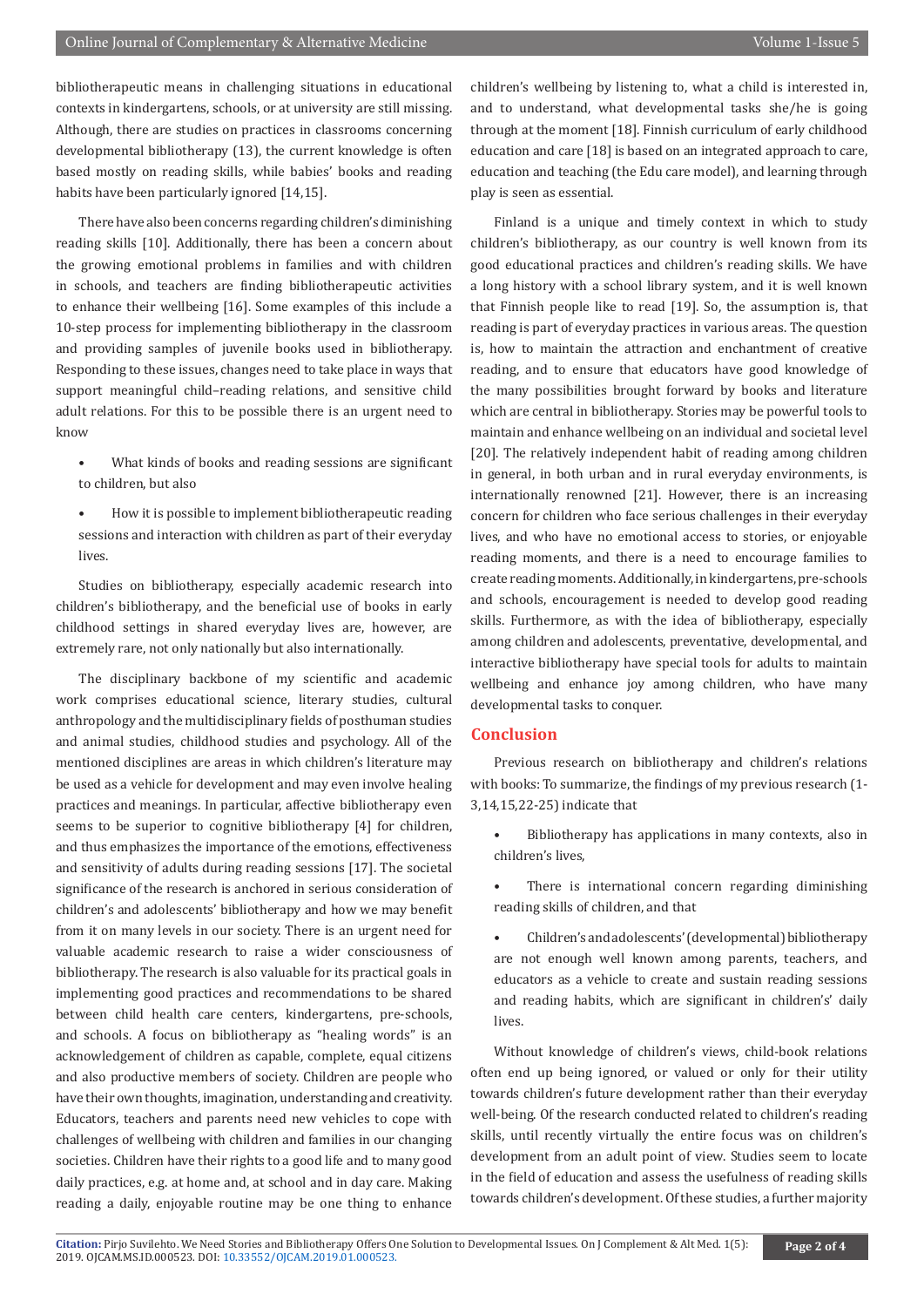focus on scaffolding, or the use of new media in improving children's educational skills. Caring, companionship, security, comfort, amusement and joy are items which are essential to developmental and preventive bibliotherapy, and these are the major focus of this Opinion writing. Studies into disciplinary frameworks of children' s bibliotherapy on an educational level are drastically fewer in numbers and arise mostly from the fields of social sciences, medical science and psychology [26]. The benefits of "power stories" in the everyday life of "healthy" children to enhance their wellbeing in situational and developmental tasks need to be studied.

Studies on child-book relations, within educational sciences in particular, can explore the usefulness of picture books especially in pre-primary education and children's literature in formal education. Questions which have profound implications for society are virtually unexplored, e.g how student kindergarten teachers can and practicing teachers handle the ever-increasing developmental tasks in the growing multi-cultural contexts of children, e.g. in children's everyday places such as day care and schools.

At the moment I am working in a national project called Hand in Hand, funded by Finnish Ministry of Education and creating my Pritney Method, which brings forth a concept from bibliotherapy [27], approaching child-book relations from the viewpoints of children in their daily lives, and how books and literary art focused activities have the power to enhance children's knowledge of themselves, to bring joy and build trust in the future. As in educational settings, this concept is referred to as developmental bibliotherapy and may be used by teachers, librarians and parents, and is meant to help children grow and develop [28-31]. In particular, this project has a special interest also in infants, and how literary arts may be practiced with infants, as well as how parents may be sensitive with their babies and create interaction with rhymes, first books and joyful moments in stories. Especially, pictures that are aimed at infants and their families are lacking evidence in academic research [32,33]. Theoretical-methodological approaches situated in literature studies, childhood studies, in addition to emerging approaches under 'post humanism' and psychoanalysis, such as the work of scholars including Freud, Winnicott, Mazza and Pennebaker contest the notion of literature and its benefits in multiple cultural contexts.

#### **Acknowledgement**

None.

#### **Conflict of Interest**

No conflict of Interest.

#### **References**

- 1. Suvilehto P, Ebeling H (2008) Literary therapy to support the development of children and adolescents. Duodecim 124(5): 27-33.
- 2. Suvilehto P (2019b) A study of animal characters as representations of humans: the animality/bibliotherapy test. Journal of Poetry Therapy 32(2): 95-108.
- 3. Suvilehto P (2008) Creative writing as an opener of children's emotional blocks. A case study of the writings of children aged 8-13 attending the Northern Finnish Hospital School and the Main House Institute.

Children's Creative Writing as the Opener of a Mental Plug: A Case Study of the Writings of 8-13-Year-Old Children in a Northern Finnish Hospital School and the Main House Institute.

- 4. Betzalel L, Shechtman Z (2010) Bibliotherapy Treatment for Children with Adjustment Difficulties: A Comparison of Affective and Cognitive Bibliotherapy, Journal of Creativity in Mental Health 5(4): 426-439.
- 5. Kümmerling Meibauer B (2011) Emergent literacy and children's literacy. Emergent literacy: Children's Books p: 1-14.
- 6. Mihić SS, Maich K, Belcher C, Perrow S, Barišić A, Ramić NN (2017) The role of bibliotherapy and therapeutic storytelling in creating inclusive classroom communities. In: Handbook of Research on Classroom Diversity and Inclusive. Petersen, Amy J (eds.), Hershey, PA, USA: IGI-Global pp: 375-398.
- 7. Fries Gaither J (2017) Bibliotherapy: Helping Students, One Book at a Time.
- 8. Sullivan AK, Strang HR (2002) Bibliotherapy in the Classroom Using Literature to Promote the Development of Emotional Intelligence. Childhood Education 79(2): 74-80.
- 9. Lucas CV, Soares L (2013) Bibliotherapy: A tool to promote children's psychological well-being. Journal of Poetry Therapy 26(3): 137-147.
- 10. Joy of Reading (2019).
- 11. Shah (2019) Book therapy.
- 12. Stewart AE (2017) Reading and storytelling with babies and children. Raising children Network.
- 13. Catalano A (2008) Making a Place for Bibliotherapy on the Shelves of a Curriculum Materials Center: The Case for Helping Pre-Service Teachers Use Developmental Bibliotherapy in the Classroom. Education Libraries: Children's Resources 31(1): 17-22.
- 14. Suvilehto P (2019a) Human-Animal Interaction at the Stable: Observations of an Infant's Pony and Bunny Contacts and Literary Arts in a Case Study. The international journal of arts education 14(1): 15-33.
- 15. Suvilehto P (2014) A book as a tool for growth-first books in Finnish in the 1970 and 2010. Journal of Early Childhood Education Research JECER 3(2): 2-26.
- 16. Prater MA, Johnstun ML, Dyches TT, Johnstun MR (2006) Using Children's Books as Bibliotherapy for At-Risk Students: A Guide for Teachers. Journal of Preventing School Failure: Alternative Education for Children and Youth 50(4): 5-10.
- 17. Bus AG (2003) Joint Caregiver-Child Storybook Reading: A Route to Literacy Development. In: Neuman, SB Dickinson, DK (eds.), Handbook of Early Literacy Research 1: 179-191. New York-London: The Guilford Press.
- 18. Curriculum of Early Childhood Education and Care (2017).
- 19. BengtssonN (2013) The History of Translation Literature for Children and Adolescents in the 17<sup>th</sup> and 18<sup>th</sup> Centuries.
- 20. Mazza N (2012) Poetry/creative writing for an arts and athletics community outreach program for at-risk youth. Journal of Poetry Therapy: The Interdisciplinary Journal of Practice, Theory, Research and Education 25(4): 225-231.
- 21. Compton Lilly C (2003) Reading Families: The literate lives of urban children. New York-London: Teacher's College Press.
- 22. Suvilehto P(2017a) Joy of creative writing with Horses. Cases of therapeutic encounters. A horse is a horse, of course-compendium. Part Two (Equines in various Equine Interaction Programs).
- 23. Suvilehto P (2017) Messengers in the shadow. Creative writing and dreams. Journal of Poetry Therapy 31(1): 56-67.
- 24. Suvilehto P (2016) Horror and aggression in children's creative writing: implications for bibliotherapy and child development. Journal of Poetry Therapy 29(2): 1-11.
- 25. Suvilehto P, Latomaa T (2018) Writing with horses: poetry with therapeutic art activities supporting self-expression in a case study. Journal of Poetry therapy 31(1): 1-20.